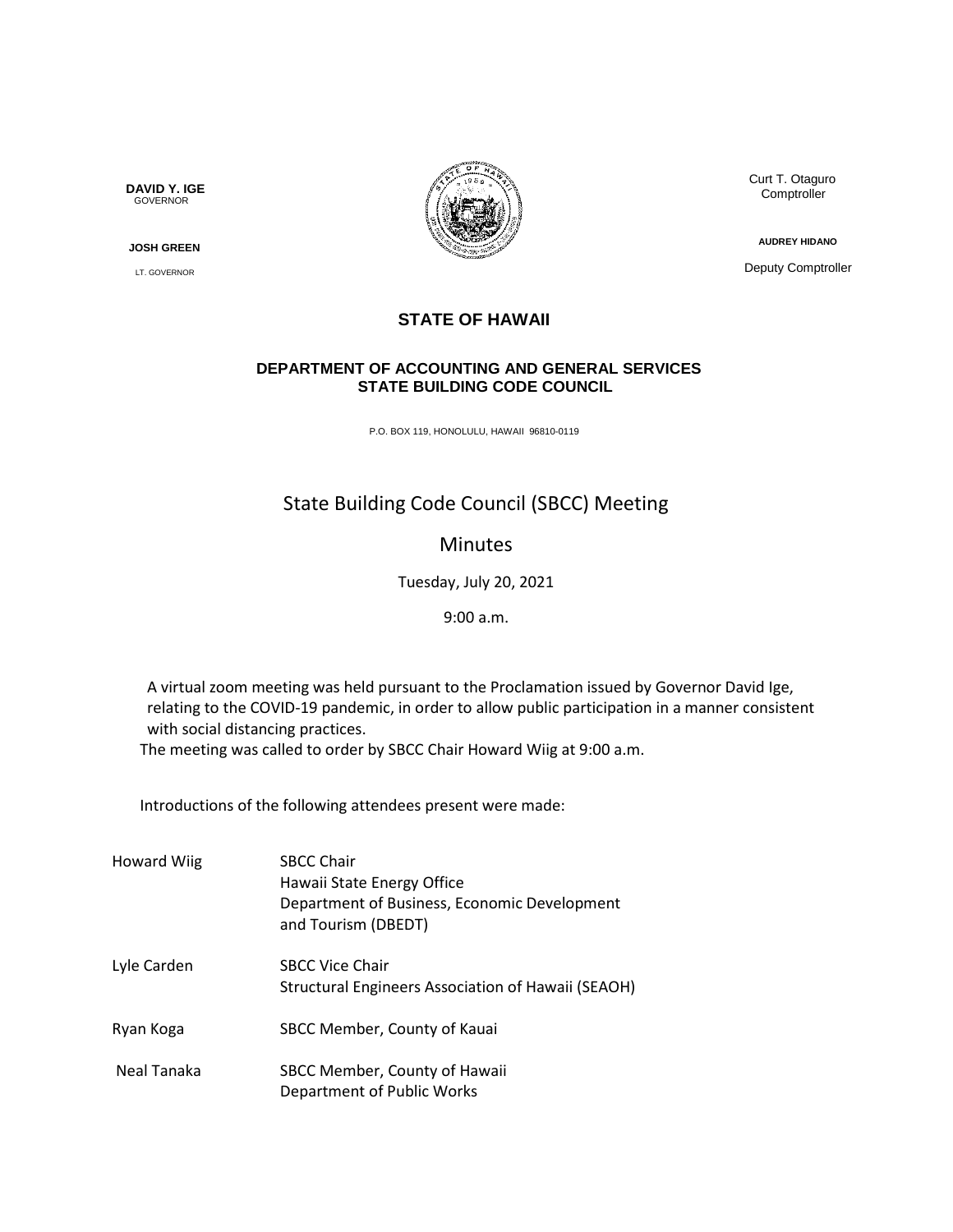| <b>TBA</b>                  | <b>SBCC Member</b><br>Building Industry Association of Hawaii (BIA)                                   |  |
|-----------------------------|-------------------------------------------------------------------------------------------------------|--|
| Lloyd Rogers                | <b>SBCC Member</b><br>State Fire Council (SFC)                                                        |  |
| Gregg Serikaku              | <b>SBCC Member</b><br>Subcontractors Association of Hawaii                                            |  |
| <b>Rick Myers</b>           | <b>SBCC Member</b><br>American Institute of Architects of Hawaii (AIA)                                |  |
| Willard Nishigata           | <b>SBCC Member</b><br>Department of Planning and Permitting (DPP)<br>City and County of Honolulu      |  |
| Lance Nakamura              | <b>SBCC Member</b><br>Assistant Administrator<br>Department of Public Works, County of Maui           |  |
| <b>Avery Fong</b>           | <b>SBCC Member</b><br><b>Elevator Division</b><br>Department of Labor and Industrial Relations (DLIR) |  |
| <b>Other Attendees</b>      |                                                                                                       |  |
| Dean Au                     | Hawaii Regional Council of Carpenters                                                                 |  |
| <b>Richard Beall</b>        | Managing Principal, Beall & Associates, Inc.                                                          |  |
| Kika Bukoski                | Plumbers and Fitters Local 675                                                                        |  |
| Francis DeGracia            | United Brotherhood of Carpenters<br>and Joiners of America                                            |  |
| <b>Christopher Delaunay</b> | Pacific Resource Partnership                                                                          |  |
| Stella Kam                  | Deputy Attorney General (DAG)                                                                         |  |
| Joy Kimura                  | Hawaii Laborers and Employers Cooperation and Education Trust Fund (LECET),                           |  |
| <b>Brian</b> Lee            | <b>LECET</b>                                                                                          |  |
| Ryan Kobayashi              | Laborers International Union of North America Local 368                                               |  |
| Darryl Oliveira             | HPM Building Supply (HPM)                                                                             |  |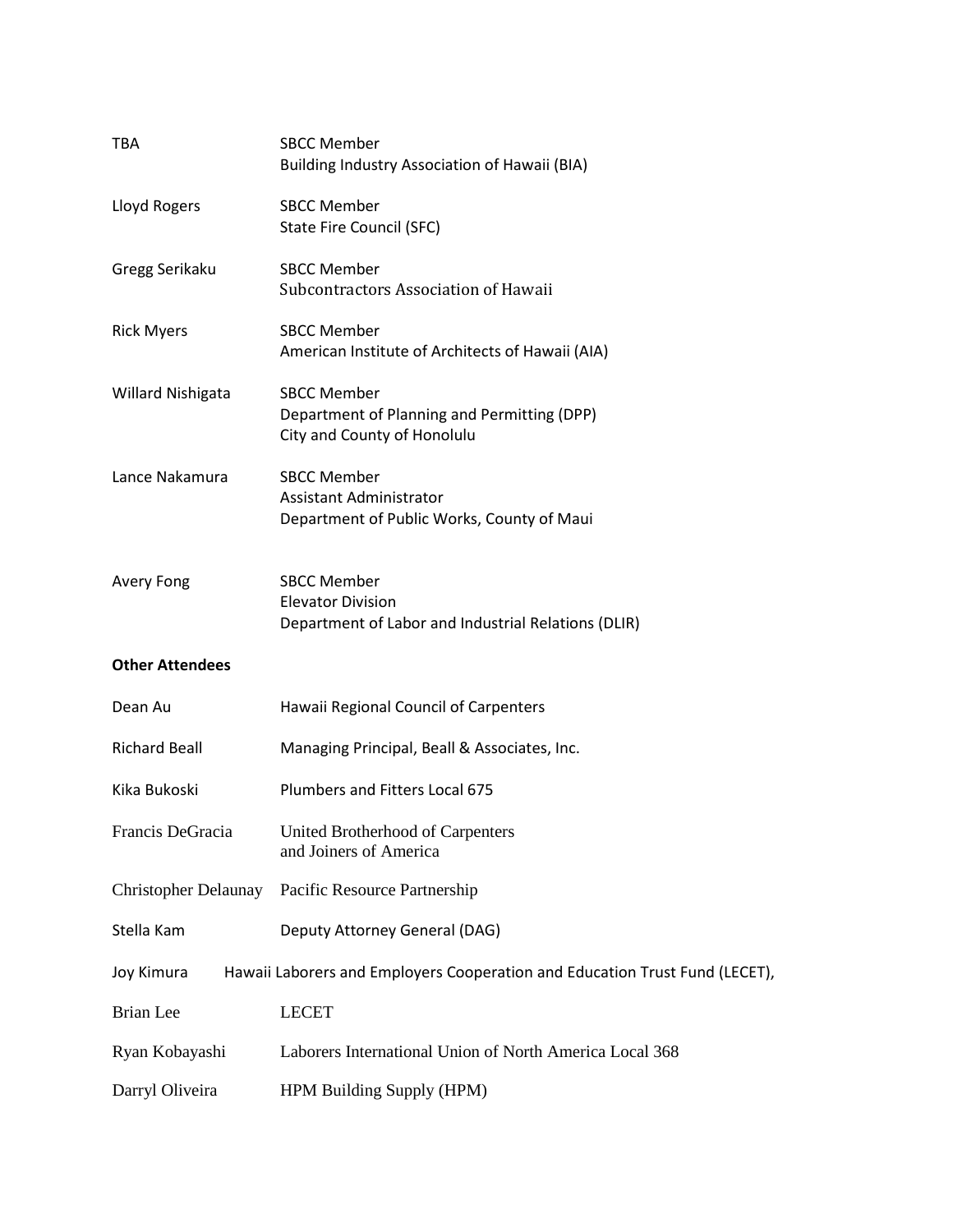| D.J. Nunez            | IAPMO (Field Manager)                 |
|-----------------------|---------------------------------------|
| Kraig Stevenson       | International Code Council (ICC)      |
| Gail Suzuki-Jones     | Hawai'i State Energy Office           |
| John Friedel          | Department of Planning and Permitting |
| Traci Tonaki          | DR Horton                             |
| <b>Brett Tokita</b>   | RMA Architects                        |
| <b>Steven Gangwes</b> | <b>DR Horton</b>                      |
| Leolynne Escalona     | Building Division, County of Kaua'i   |

- 1. The chair requested that the minutes of the May 18, 2021 meeting be reviewed and approved. A vote was taken and inclusion of the minutes into the agenda was approved. L. Rogers motioned and L. Nakamura seconded, and the minutes were approved
- 2. Public Comments
- 3. Update on county and state adoption of building codes. L. Rogers reported that work on the 2020 fire code is proceeding. N. Tanaka reported that county Bill 44, regarding adoption of the 2018 IRC and IEBC—would be introduced on July 20, 2021. R. Koga clarified that the counties had until April 2023 and November 2022 to adopt the 2018 IBC and IRC respectively.

4. Discussion of possible agenda items for the August 17 meeting. Lloyd suggested formation of a new P.I.G. according to governing laws. He also pointed out that each county has its own procedures regarding FBH. He also said that adoption of the 2020 fire code should be discussed.

A query was made about a new BIA representative. The answer was that he had introduced himself.

R. Meyers pointed out that it was time to start working on the 2021 codes.

L. Rogers suggested that the investigative subcommittee list include the date of each code for clarification.

K. Bukowski pointed out that HRS 107-22 has the GCA and BIA alternating seats on a four-year basis. The current GCA member serves until June 16, 2024.

- 5. There were no new announcements
- 6. The chair announced that the next meeting would be August 17, 2021